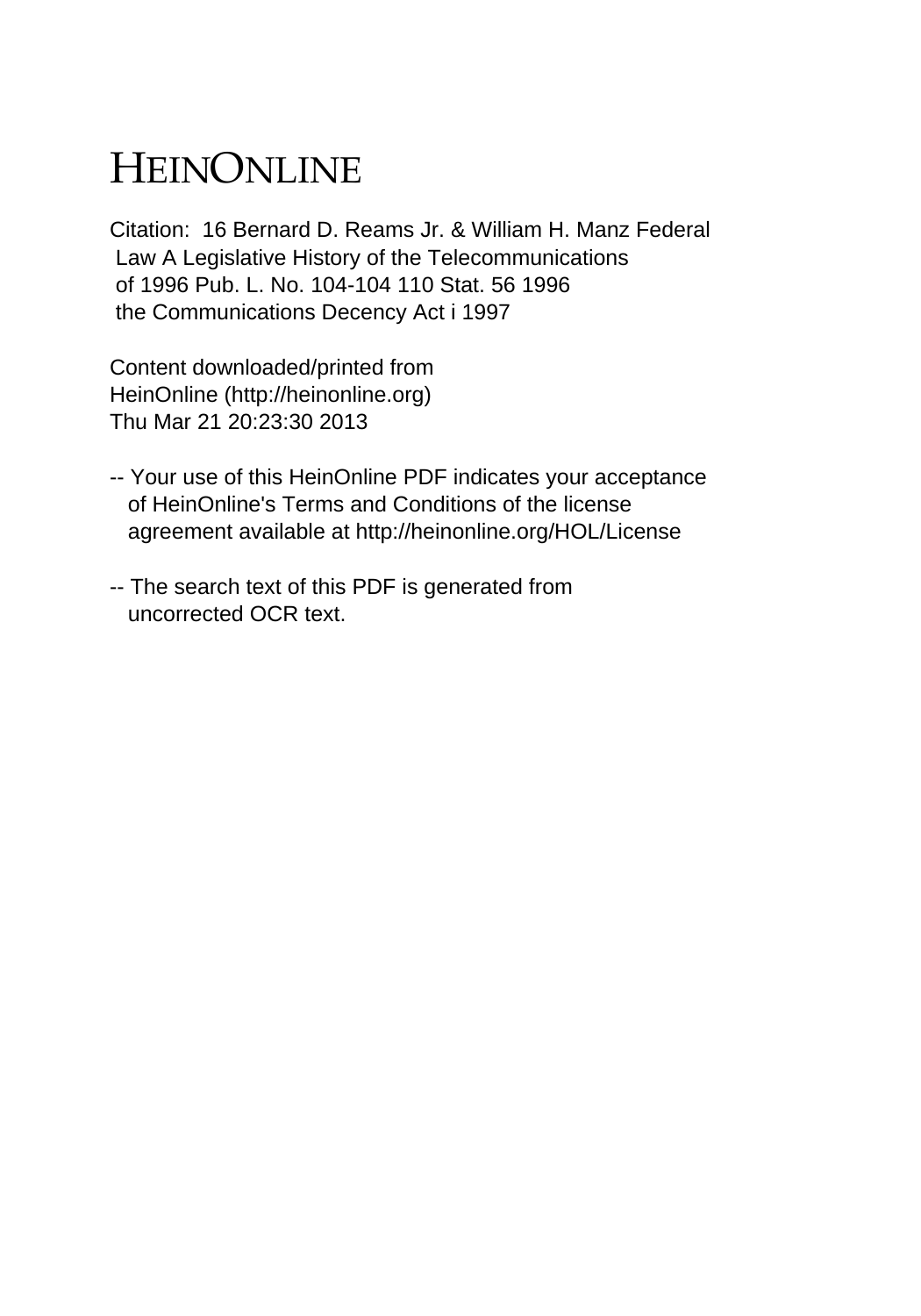## FEDERAL TELECOMMUNICATIONS LAW: A LEGISLATIVE HISTORY OF THE **TELECOMMUNICATIONS ACT** OF **1996** PUB. L. NO. 104-104, 110 STAT. 56 (1996) INCLUDING THE **COMMUNICATIONS DECENCY ACT**

Volume **16** Document Number **185**

BY

BERNARD **D.** REAMS, JR. ASSOCIATE DEAN AND PROFESSOR OF LAW ST. JOHN'S UNIVERSITY IN NEW YORK

AND

WILLIAM H. MANz EXECUTIVE LAW LIBRARIAN ST. JOHN'S UNIVERSITY IN NEW YORK

> William S. Hein & Co., Inc. Buffalo, N.Y. 1997